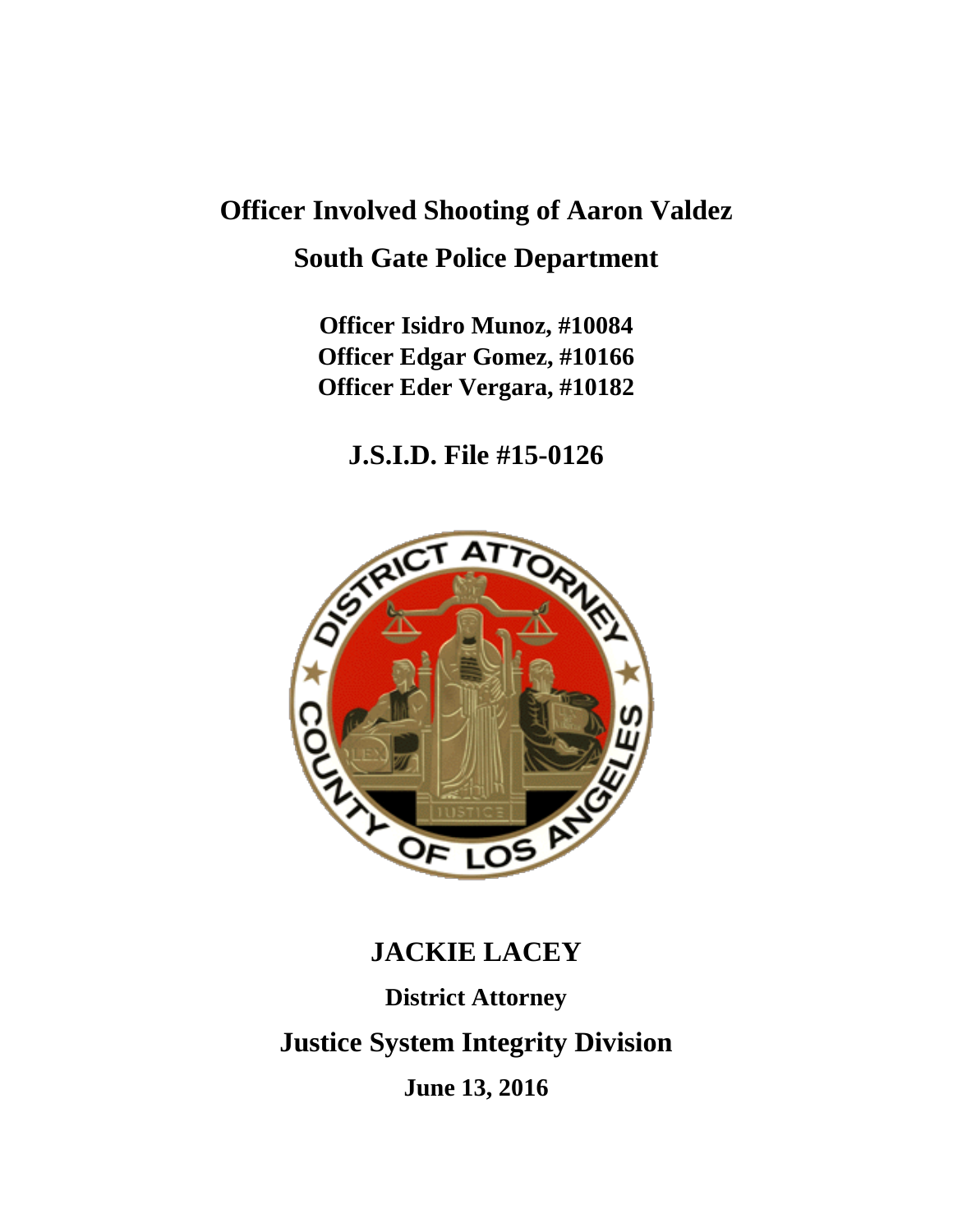#### **MEMORANDUM**

| TO:             | CHIEF RANDY DAVIS<br><b>South Gate Police Department</b> |
|-----------------|----------------------------------------------------------|
|                 | 8620 California Avenue                                   |
|                 | South Gate, California 90280                             |
|                 | <b>CAPTAIN STEVEN KATZ</b>                               |
|                 | Los Angeles County Sheriff's Department                  |
|                 | Homicide Bureau                                          |
|                 | 1 Cupania Circle                                         |
|                 | Monterey Park, California 91755                          |
| FROM:           | <b>JUSTICE SYSTEM INTEGRITY DIVISION</b>                 |
|                 | Los Angeles County District Attorney's Office            |
| <b>SUBJECT:</b> | <b>Officer Involved Shooting of Aaron Valdez</b>         |
|                 | J.S.I.D. File #15-0126                                   |
|                 | S.G.P.D. File #15-02456                                  |
|                 | L.A.S.D. File #015-00014-3199-013                        |
| DATE:           | June 13, 2016                                            |

The Justice System Integrity Division of the Los Angeles County District Attorney's Office has completed its review of the March 11, 2015, fatal shooting of Aaron Valdez by South Gate Police Department (SGPD) Officers Isidro Munoz, Edgar Gomez, and Eder Vergara. It is our conclusion that there is insufficient evidence to prove beyond a reasonable doubt that Officers Munoz, Gomez, and Vergara did not act in lawful self-defense and defense of others at the time each fired his weapon.

The District Attorney's Command Center was notified of this shooting on March 11, 2015, at approximately 11:00 p.m. The District Attorney Response Team responded to the location. They were given a briefing and walk-through of the scene by Los Angeles County Sheriff's Department (LASD) Lieutenant John Corina.

The following analysis is based on reports, recorded interviews, and photographs submitted to this office by the LASD – Homicide Bureau. No compelled statements were considered in this analysis.

#### **FACTUAL ANALYSIS**

On March 11, 2015, at approximately 9:00 p.m., SGPD Officers Gomez and Vergara were working routine patrol, dressed in police uniform, and each driving a black and white patrol vehicle. Officer Munoz was working a single man unit as a Crime Impact Team officer. Munoz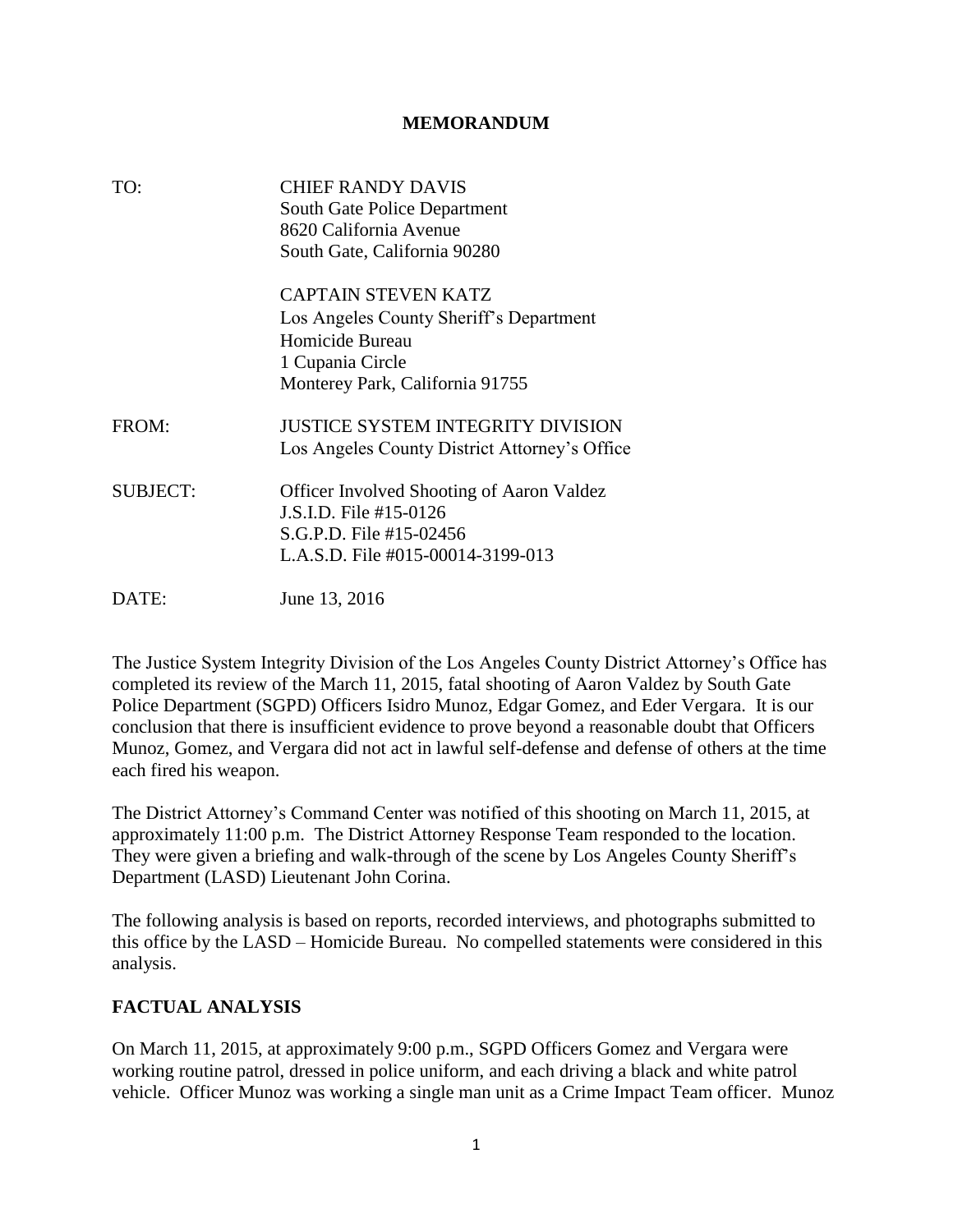was driving an unmarked patrol vehicle and dressed in a black vest with the word "Police" written on the front and back of the vest. All officers heard a radio call of a possible automobile burglary of a champagne colored four door Nissan parked on Pescadero Avenue between Sequoia Drive and Seminole Avenue.

The radio call identified two male suspects as being involved in the burglary. One of the suspects was described as wearing a black baseball cap, black shirt and black pants and the other was described as wearing a white baseball cap, white shirt, and black pants. Further updates to the call indicated that the owner of the car confronted the suspects, who ultimately walked away in opposite directions.<sup>1</sup> The suspect in the black shirt traveled northbound and the suspect in the white shirt proceeded southbound.

Munoz responded to the call, drove towards the location, and saw an individual, later identified as Eric Calderon, dressed in a white shirt walking eastbound on the north sidewalk of Seminole Avenue. Believing that Calderon matched the description of one of the suspects and noticing no other individuals in the area, Munoz contacted Calderon as he walked across the street to the south sidewalk. As Munoz contacted Calderon, Gomez arrived at the location and exited his vehicle to assist Munoz.

Vergara also responded to the call of the auto burglary. As Vergara drove southbound on Pescadero Avenue, he saw a tan colored 1990 Toyota Camry facing north on the east curb of Pescadero Avenue.<sup>2</sup> The Camry quickly made a U-turn and proceeded south at a high rate of speed. Vergara increased his speed to catch up with the car. The Camry made a left turn onto Sequoia Drive and then turned right, heading south on Capistrano Avenue. As Vergara pursued the Camry, he heard a broadcast that a suspect was being detained at Seminole Avenue and Capistrano Avenue.<sup>3</sup>

Vergara activated his overhead lights and followed the Camry as it turned left abruptly onto Seminole Avenue. The Camry came to a quick stop on the south curb facing eastbound in front of a residence located at Seminole Avenue, just behind a parked Cadillac.<sup>4</sup> Vergara stopped his patrol vehicle offset just northwest of the Camry and saw Munoz and Gomez on Seminole Avenue, east of his location.<sup>5</sup> Vergara exited his vehicle, drew his duty weapon, and ordered Valdez to "Stop!" and to put his hands up several times. Gomez began to walk westbound towards their location while Munoz stayed east of Vergara's location. At this time, the driver and sole occupant of the Camry, later identified as Aaron Valdez, looked at Vergara

 $\overline{\phantom{a}}$ 

<sup>&</sup>lt;sup>1</sup> The car was actually a 1991 Toyota Camry. The owner was later identified as Guillermo Rodriguez, who indicated that he was outside his residence when he heard his car alarm activate. Rodriguez looked toward his car and saw someone inside the vehicle. Rodriguez approached the person inside the car, who said, "I didn't take anything" and walked northbound away from the location.

<sup>2</sup> The Camry was later identified as an unreported stolen vehicle belonging to Pedro Santos.

<sup>&</sup>lt;sup>3</sup> Similarly, Munoz and Gomez heard Vergara radio that he was following a vehicle and headed towards their location.

<sup>4</sup> Seminole Avenue is located on the southwest corner of Seminole Avenue and Capistrano Avenue.

 $\frac{5}{10}$  Vergara estimated that his car was one-half to one car length behind Valdez' car. Vergara believed that there was not enough space between his car and the curb for Valdez' to proceed past Vergara's car while traveling in reverse.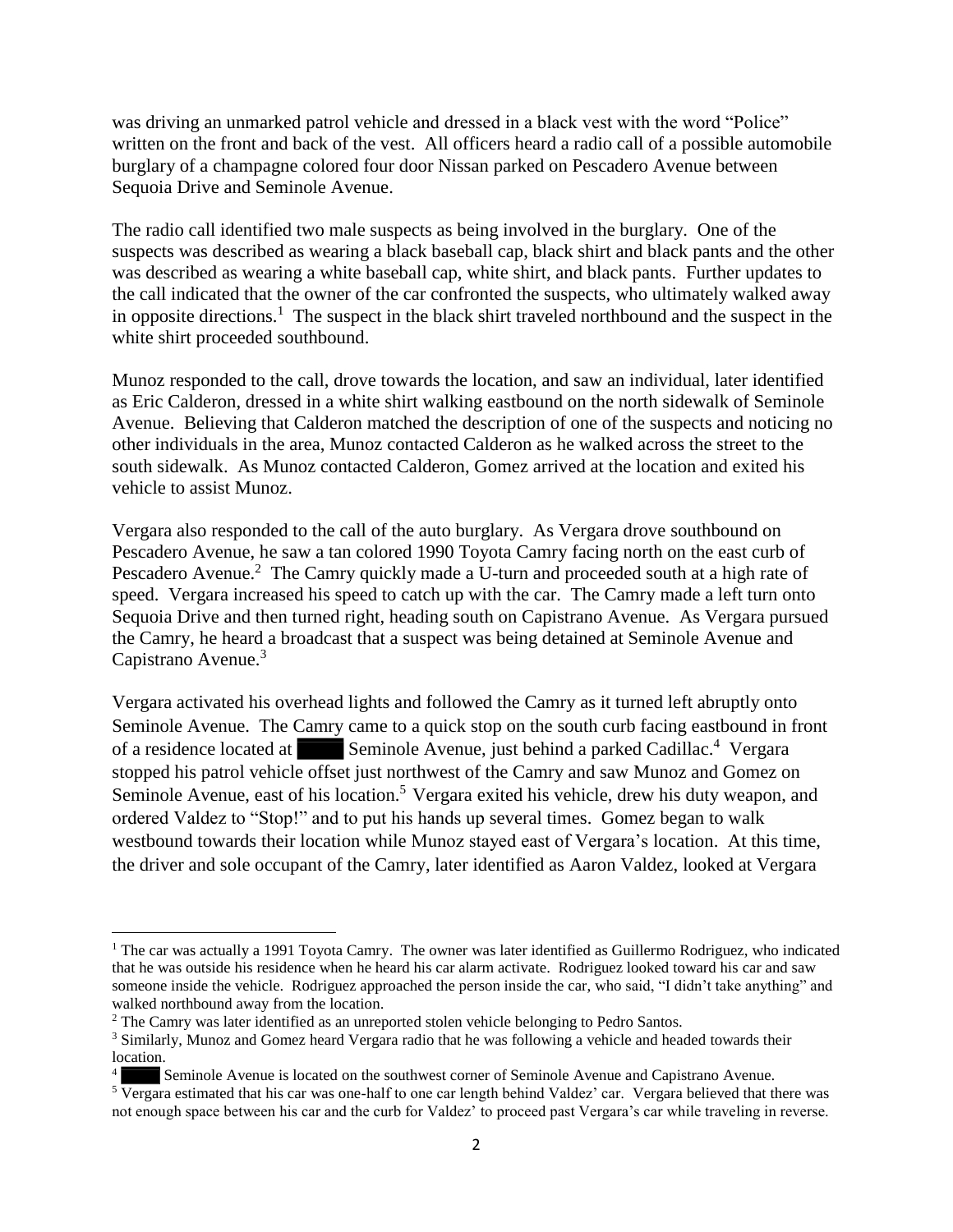and reached his right hand toward the floorboard area. 6 Vergara believed that Valdez was retrieving a weapon and began to back up on foot, increasing the distance between them.

Simultaneously, Valdez placed the vehicle into reverse and rapidly accelerated backwards, causing the tires to screech. Valdez proceeded quickly past the passenger's side of Vergara's patrol vehicle. Vergara, afraid that Valdez was going to ram his vehicle and hurt him, continued to retreat along the driver's side of his patrol car to avoid being struck by Valdez' vehicle.

Munoz and Gomez saw the Camry turn rapidly on Seminole Avenue and come to a stop with Vergara positioning his patrol vehicle behind and offset from the Camry. They heard Vergara order Valdez to "Stop!" and heard Valdez' tires screeching. As Valdez accelerated backwards, Gomez also ordered Valdez to "Stop!" several times. Gomez believed that Valdez was trying to escape, was not paying attention to the officers, and decided to just "go for it." Gomez was 20- 25 feet from Valdez' vehicle and did not believe that Valdez had much room to maneuver.

Gomez saw Vergara retreat along his vehicle. This behavior communicated to Gomez that Vergara felt threatened by Valdez' actions. Gomez' attention was divided between Calderon, who was with Munoz, and Valdez. Although Vergara was standing along the driver's side of his patrol vehicle and Valdez accelerated backwards along the passenger's side of Vergara's vehicle, Gomez believed that Valdez was going to run Vergara over with his car.<sup>7</sup> Consequently, Gomez fired his duty weapon as the car accelerated backwards. Gomez believed that Valdez' car was on the sidewalk as he fired his weapon. Valdez sharply turned the car to face northwest and, still driving in reverse, drove onto the front lawn of Seminole Avenue, running over a wrought iron fence that enclosed the property. Valdez' car came to a stop on the lawn, but the tires continued to spin rapidly. Gomez believed that he fired his weapon until the car came to a stop on the front lawn. 8

When Munoz heard the Camry screech backwards, he ran westbound in the street towards the Camry. As Munoz ran, he heard gunshots but did not have a clear view of what was occurring because his view was partially obstructed by the Cadillac. Munoz saw the Camry on the lawn of the corner residence, saw a lot of smoke coming from the area, and heard someone yell "Get cover!"<sup>9</sup> Munoz mistakenly believed that Gomez' gunfire was actually Valdez shooting at the officers. Consequently, Munoz fired his duty weapon in the direction of Valdez' car, holding his firearm in one hand and keying his radio with the other. At the time he fired his weapon, Munoz believed that he was in the middle of the street, near the front fender of the parked Cadillac. In order to see clearly, Munoz activated his firearm's light and saw that Valdez was looking directly

 $\overline{a}$ 

<sup>6</sup> Gomez also saw Valdez bend down and return to an upright position, and turn his torso to the right and left, looking over each shoulder. Gomez also believed that Valdez moved his car forward and back "a little bit" prior to accelerating rapidly in reverse. The area was generally dark, but was illuminated by light standards located on the northwest and southeast corners of Capistrano Avenue and Seminole Avenue, as well as mid-block on Seminole Avenue.

<sup>&</sup>lt;sup>7</sup> Gomez told investigators that he believed that if Valdez proceeded straight back, he would have hit Vergara, who moved his position during this time period. Gomez did not expand on this statement. It is clear that at some point while proceeding in reverse, Valdez turned the car sharply so that the rear of the car was to the south and the front of the car faced north. The width of Seminole Avenue is 29 feet 10 inches, the width of a 1990 Toyota Camry is 5 feet 7.4 inches, and the distance from the passenger's side of Vergara's car to the curb was 9 feet 4 inches.

<sup>8</sup> Investigators determined that Gomez fired his duty weapon 15 times.

<sup>&</sup>lt;sup>9</sup> Munoz believed that Gomez was the person who yelled, "Get cover!"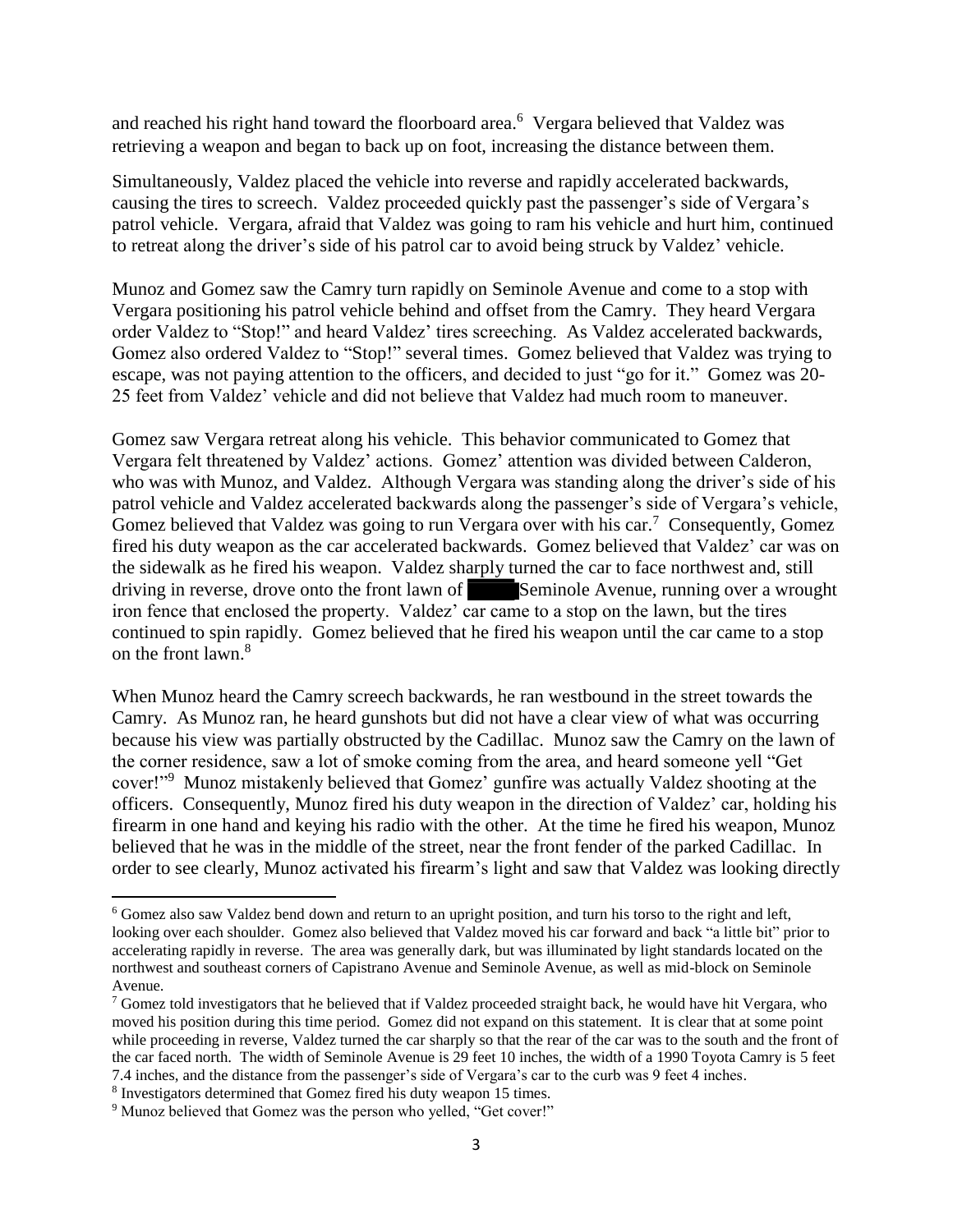at him through the passenger's side window. Munoz made eye contact with Valdez and fired directly at him, believing that Valdez was responsible for the continuing gunfire.<sup>10</sup>

Vergara indicated that Valdez looked and made eye contact with him as he screeched his car backwards and again reached down to the floorboard area of the car. As Vergara walked back towards the rear of his vehicle, Vergara heard gunshots and also mistakenly believed that Valdez was firing a weapon at him based upon Valdez' actions, including reaching toward the floorboard area of his car and aggressively driving in reverse. As the car turned to face north, Vergara was able to see Valdez and fired his duty weapon at him.<sup>11</sup> Vergara was standing approximately three feet north of the rear of his vehicle to avoid being struck by his car should Valdez collide with his patrol vehicle. Vergara was unsure of Munoz' and Gomez' location at the time he discharged his weapon, but believed they were both east of his location.

Although Valdez' car did not move after it came to a rest on the lawn, the engine continued to rev and the tires continued to rapidly spin, bursting and spewing tire material in the general area. Shortly after, the engine compartment caught fire. The officers took positions of cover until additional units arrived. Once assistance arrived, they formed a tactical plan, approached the burning car, and pulled Valdez out of the car. $12$ 

Valdez was wearing a black shirt, dark colored pants, and black high top sneakers. A folding knife was recovered from Valdez' right front pants pocket and a black Raider's jersey was removed from his waistband. A black baseball cap was located on the lawn near the Camry.

Paramedics were summoned and arrived at the location. Valdez was pronounced dead at the scene at 9:22 p.m. On March 15, 2015, Deputy Medical Examiner Ogbonna Chinwa, M.D., conducted an autopsy of Valdez. Dr. Chinwa determined that Valdez suffered a single gunshot wound to the right forehead and ascribed the cause of death as a gunshot wound to the head.<sup>13</sup> An analysis of Valdez' blood detected the presence of marijuana, amphetamine, and methamphetamine.

Crescencio Guzman told investigators that he arrived home just prior to 9:00 p.m. As he drove southbound on Pescadero Avenue, he saw a man who looked like a gang member standing next to a beige vehicle, jiggling keys in the driver's door lock mechanism. Guzman had never seen the person before and described him as wearing a black shirt, black baseball cap, and dark colored jeans. Guzman also saw another individual, wearing a white t-shirt, white baseball cap, and black jeans, standing south of the first individual. Guzman pulled into his driveway and the second individual appeared to become nervous. Guzman believed that this individual may have been acting as a lookout.

 $\overline{\phantom{a}}$ 

<sup>&</sup>lt;sup>10</sup> Munoz believed that he fired 5-7 rounds. Investigators determined that Munoz fired eight rounds during the incident.

<sup>&</sup>lt;sup>11</sup> Vergara believed that he fired 4-5 times. The investigation revealed that Vergara fired six rounds.

 $12$  The officers had a difficult time seeing due to smoke and were unable to open the driver's side door. Ultimately, the officers were able to open the front passenger door and pulled Valdez out from the passenger's side. Photographs taken at the scene show that the transmission was in reverse.

<sup>&</sup>lt;sup>13</sup> An analysis of the projectile removed from Valdez determined that Vergara fired the fatal round.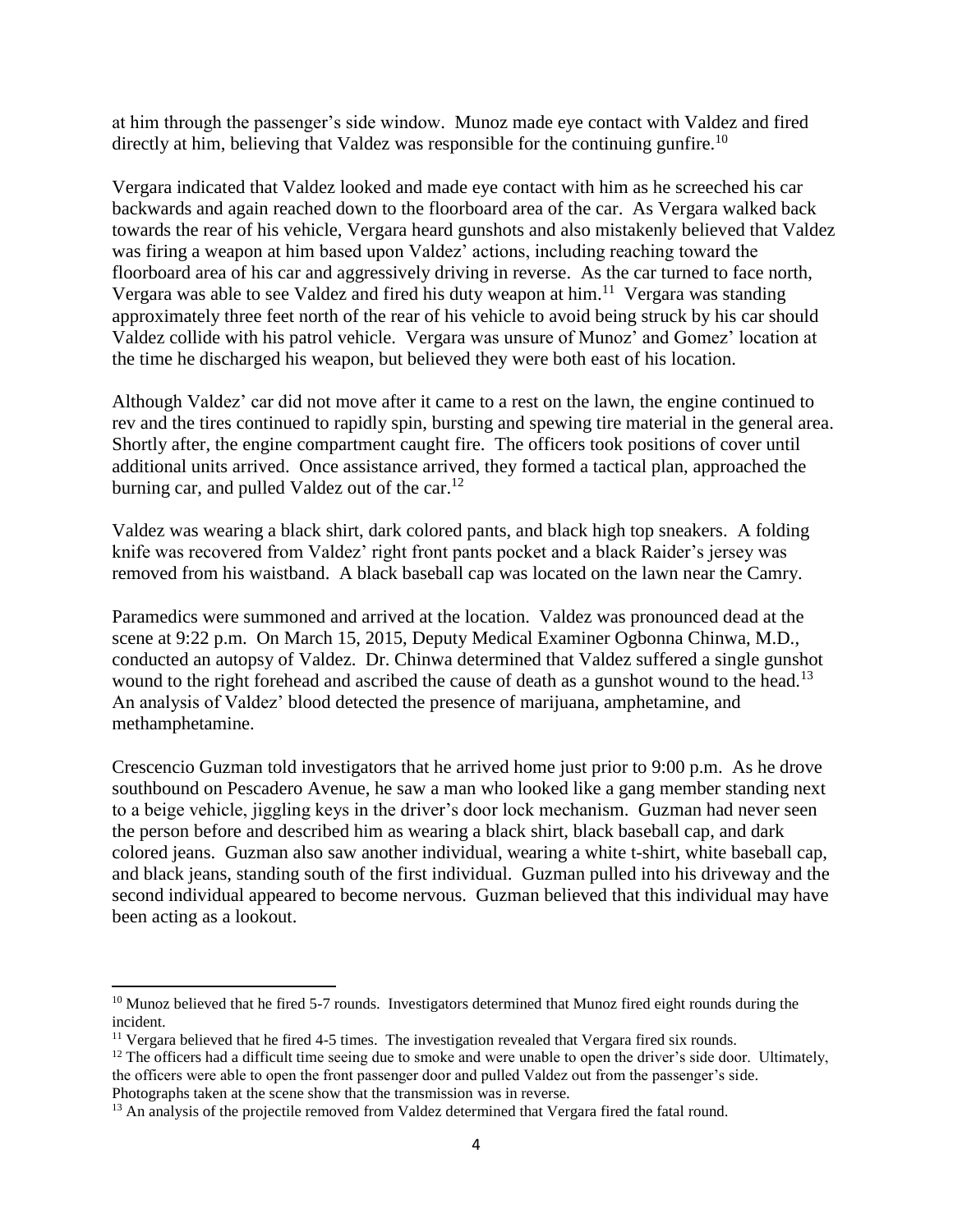Guzman entered his home, looked out his front window, and called the South Gate Police Department. While on the phone, Guzman saw the man in the black shirt enter the car and begin to move around inside the car. The car's alarm activated and a man who Guzman believed to be the owner of the vehicle approached and said, "Hey, you're trying to steal my car!" The man in the black shirt exited the car, and both the man in the black shirt and the man in the white shirt began to walk away in opposite directions. Guzman followed the man wearing the white shirt on foot at a distance.

As Guzman walked toward the intersection of Seminole Avenue and Capistrano Avenue, he saw several police cars with their overhead lights activated. Guzman believed, but was not positive, that these officers detained the individual in the white shirt who Guzman believed to be a lookout. Guzman saw a car that was similar to the car he saw being burglarized driving southbound on Capistrano Avenue. That car turned eastbound onto Seminole Avenue with a police car following behind. The vehicle stopped and began to drive in reverse. Guzman heard officers yell, "Stop!" multiple times. The vehicle did not stop and it appeared that the driver lost control and collided with a fence. Guzman then heard approximately 10-15 gunshots. Guzman was near the intersection of Pescadero Avenue and Seminole Avenue, approximately one block away, at the time he heard gunshots.

Calderon was interviewed by investigators. Calderon was walking along Capistrano Avenue when he was approached by a Hispanic man wearing a jersey. The man asked Calderon where he could find some marijuana. Calderon was uneasy about the man. Calderon watched the man have a conversation with someone that came out of a residence. Calderon walked southbound away from the location and was detained by police officers. Calderon heard officers yelling commands to someone, heard gunfire, and saw the officers shooting at a car. Calderon was unable to see what occurred because he was inside the patrol vehicle and a block away. When specifically questioned about Valdez, Calderon denied knowing Valdez, but indicated that he may have gotten "high" with him "back in the day."

At the time of the incident, Valdez was 25 years old.

### **CONCLUSION**

"The 'reasonableness' of a particular use of force must be judged from the perspective of a reasonable officer on the scene, rather than the 20/20 vision of hindsight…The calculus of reasonableness must embody allowance for the fact that police officers are often forced to make split-second judgments—in circumstances that are tense, uncertain, and rapidly evolving—about the amount of force that is necessary in a particular situation." Graham v. Connor (1989) 490 U.S. 386, 396-397.

Actual danger is not necessary to justify the use of deadly force in self-defense. If one is confronted by the appearance of danger which one believes, and a reasonable person in the same position would believe, would result in death or great bodily injury, one may act upon those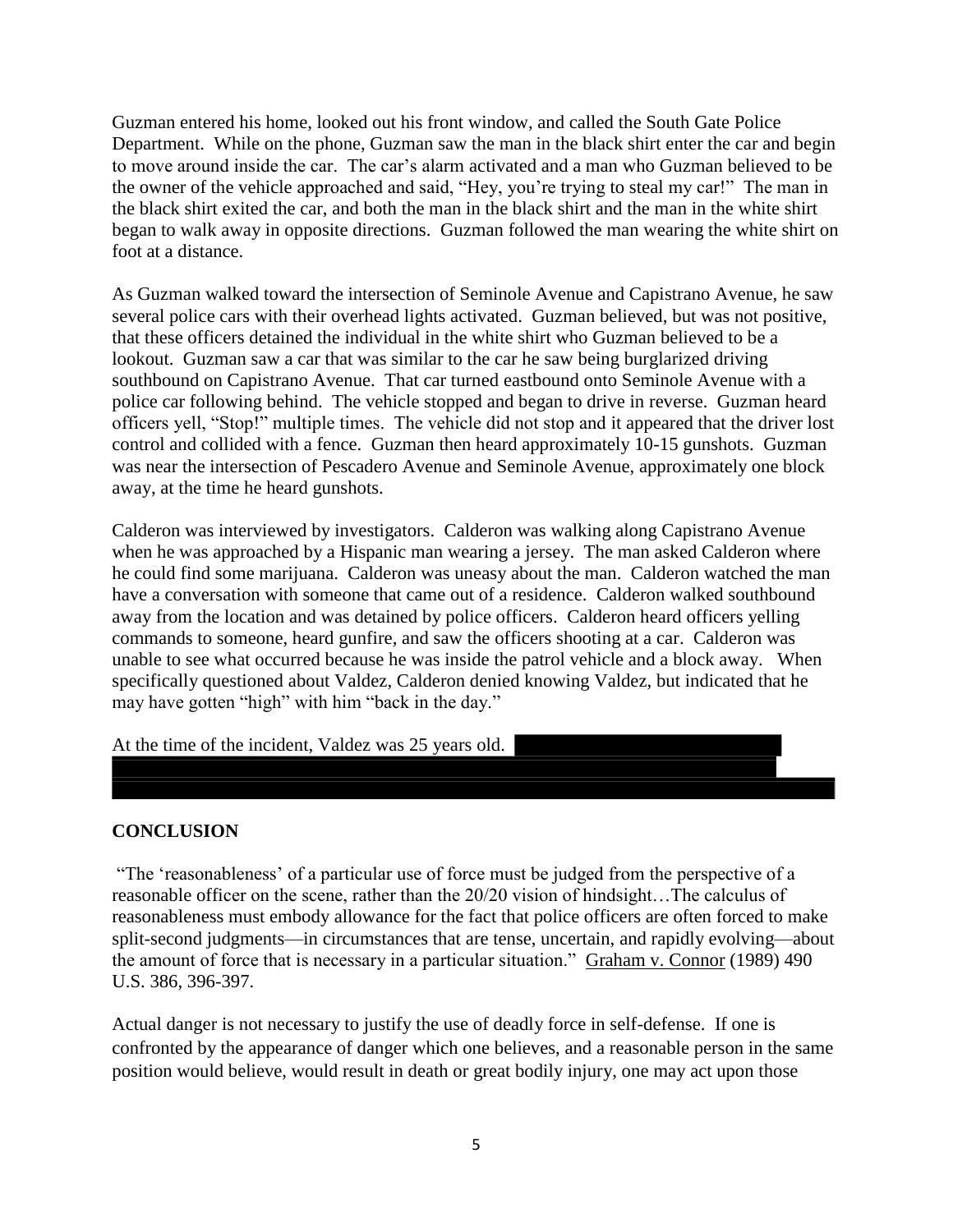circumstances. The right of self-defense is the same whether the danger is real or merely apparent. People v. Toledo (1948) 85 Cal.App.2d 577.

According to the law in California, a person acted in lawful self-defense or defense of another if (1) he reasonably believed that he or someone else was in imminent danger of being killed or suffering great bodily injury; (2) he reasonably believed that the immediate use of deadly force was necessary to defend against that danger; and (3) he used no more force than was reasonably necessary to defend against that danger. CALCRIM No. 505. The People have the burden of proving beyond a reasonable doubt that a person did not act in lawful self-defense or defense of another. If the People fail to meet this burden, a jury must find the defendant not guilty. CALCRIM No. 3470.

Before a jury can rely on circumstantial evidence to find a person guilty, the jury must be convinced that the only reasonable conclusion supported by the circumstantial evidence is that the accused person is guilty. "If you can draw two or more reasonable conclusions from the circumstantial evidence, and one of those reasonable conclusions points to innocence and another to guilt, you must accept the one that points to innocence." CALCRIM No. 224.

The evidence examined shows that Officers Munoz, Vergara, and Gomez each responded to a nighttime call regarding two individuals who were burglarizing a car. Munoz and Gomez contacted Calderon, who matched the description of one of the perpetrators. As they were speaking with Calderon, Vergara began to follow an unreported stolen Camry driven by Valdez. Valdez accelerated rapidly, made several turns, and ultimately stopped suddenly along the south curb line of Seminole Avenue facing eastbound. Vergara positioned his car offset and behind Valdez, drew his weapon, and exited his patrol vehicle.

Valdez looked at Vergara, reached toward the floorboard area of the vehicle, and then sat upright. Vergara, concerned with these movements, began to retreat on foot along the driver's side of his vehicle while ordering Valdez to "Stop!" Valdez ignored Vergara's commands, placed the Camry in reverse, and quickly accelerated backwards along the passenger's side of the patrol vehicle in the space between the patrol vehicle and the curb. Vergara, believing that Valdez was going to ram Vergara's patrol vehicle and injure him, continued to retreat to the rear area of his car.

Gomez saw Valdez reach down in the car and return upright, and also saw him look over his left and right shoulders twice. Gomez heard Vergara's orders and saw Valdez proceed rapidly backwards. Gomez did not believe that there was enough space for Valdez to proceed and Vergara's behavior communicated to Gomez that Vergara was fearful. Gomez said he believed that Valdez was attempting to flee, was not listening to the officers, and was going to run Vergara over with his car. Valdez rapidly accelerated as he drove backwards and sharply turned his car to face north. Although Valdez proceeded along the opposite side of the patrol vehicle from Vergara's location, Gomez indicated that he perceived Valdez' actions to be a threat to Vergara's life. Assuming Gomez honestly and reasonably believed in his need to use deadly force to protect Vergara's life, he is not criminally responsible for Valdez' death.